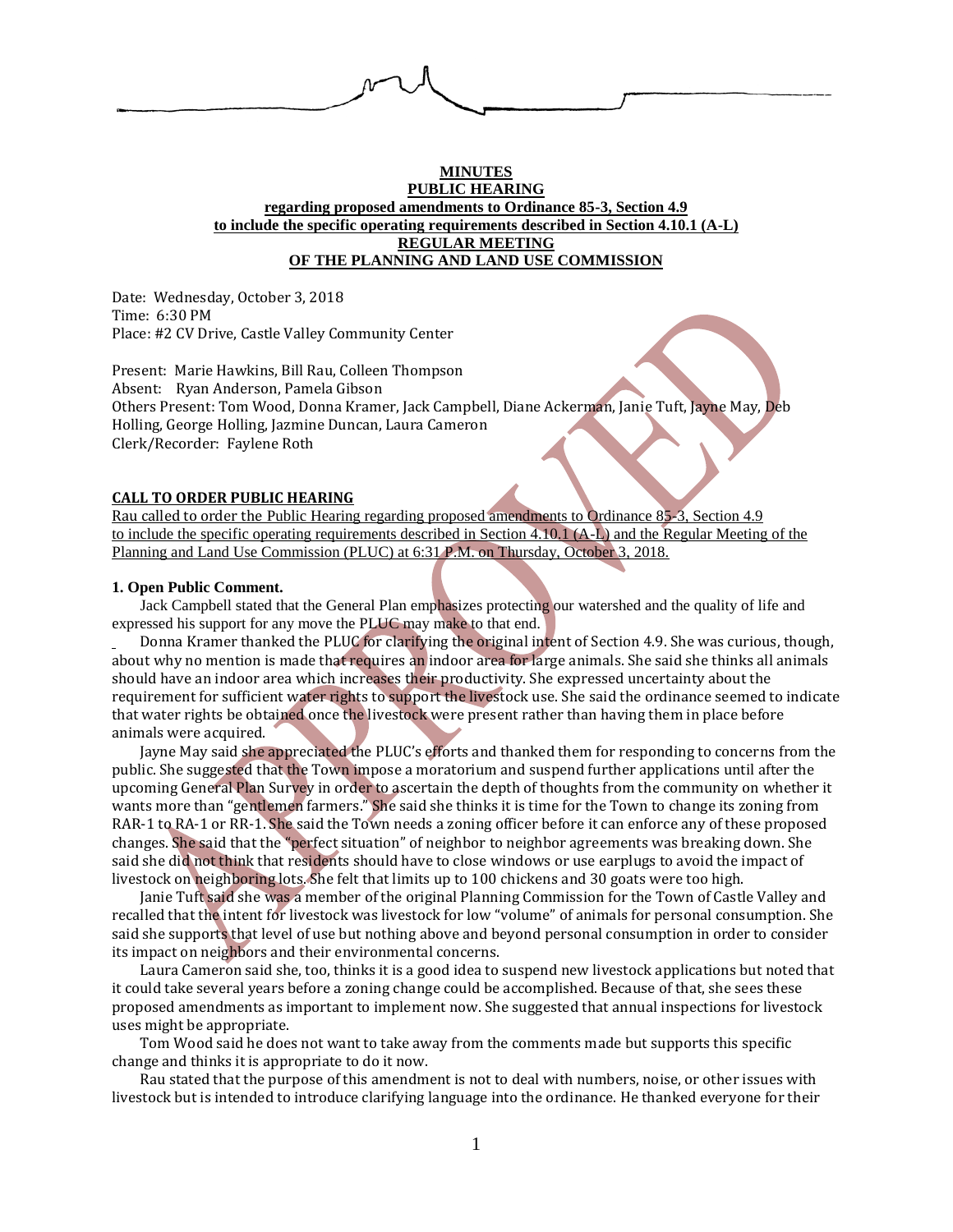input, said that the PLUC takes their comments seriously and appreciates their attendance. He said that these items will be discussed later in the Agenda.

### **2. Adjourn Public Hearing.**

Hawkins moved to adjourn the Public Hearing. Thompson seconded the Motion. Hawkins, Rau, and Thompson approved the Motion. The Motion passed unanimously.

Thompson moved to change the order of business to consider Items 6 and 7. Hawkins seconded the Motion. Hawkins, Rau, and Thompson approved the Motion. The Motion passed unanimously.

# **6. Discussion and possible action re: recommendation to Town Council regarding request for commercial agriculture designation on Lots 54 and 55 (tabled).**

Thompson moved to untable Item 7. Hawkins seconded the Motion. Hawkins, Rau, and Thompson approved the Motion. The Motion passed unanimously.

Rau noted the difficulty and importance of this issue for the applicants and for others in the community. He read into the record a document that summarizes the research and analysis done by the PLUC (see attachment). He said the document will be available to the public after the Meeting.

Holling stated that he had presented a letter before the Meeting from his attorney to the Town's attorney that takes exception to the Town's definition and draws attention to discussion in 2007 when the PLUC made a recommendation to the Town Council (TC) which the TC rejected because it was too restrictive.

Rau stated that it is well known by the applicant that documents for review are to be delivered a week before the Meeting. Deb Holling replied that the Town's letter of September 18, 2018, did not allow sufficient time to meet that deadline.

Thompson moved based on the analysis heard to recommend to the Town Council that the request for commercial agriculture designation on Lots 54 and 55 be denied. Hawkins seconded the Motion. Hawkins, Rau, and Thompson approved the Motion. The Motion passed unanimously.

# **7. Discussion and possible action re: recommendation to Town Council regarding request for**

**installation of exclusionary fencing on Lots 54 and 55 for commercial agricultural purposes (tabled).** Hawkins moved to untable Item 7. Thompson seconded the Motion. Hawkins, Rau, and Thompson approved the Motion. The Motion passed unanimously.

Rau stated that the recommendation to deny the commercial agriculture designation makes this request moot. He asked for a formal Motion.

Thompson moved to recommend to the Town Council that the request for installation of exclusionary fencing on Lots 54 and 55 be denied on the basis that the commercial agriculture designation has not been approved. Hawkins seconded the Motion. Hawkins, Rau, and Thompson approved the Motion. The Motion passed unanimously.

Rau resumed the Meeting with Item 1.

# **1. Open Public Comment.**

Jack Campbell submitted a document into the record detailing his opinion that the Town has been misinterpreting Ordinance 85-3 in its failure to treat commercial agriculture as a premise occupation and to require a conditional use permit which would allow conditions to be attached. He requested the Town to reconsider its interpretation and implementation of the Ordinance and to correct it through use of a conditional use permit or to inform him if there is an error in his interpretation.

Donna Kramer seconded Campbell's comments. She added that if the Ordinance has been misinterpreted and then corrected, it should not mean that everything that came before should be grandfathered. She stated the importance of civil discourse and civil behavior and reported an incident with a neighbor who drove by, stopped the vehicle and yelled at her although she was unable to hear the words.

Jayne May thanked the PLUC for the analysis of the commercial agriculture designation read into the record and said she supported the PLUC ruling. She repeated her concern that the Town does not have an independent zoning enforcement officer. She expressed her concern about the height of the fence going up around Lot 55.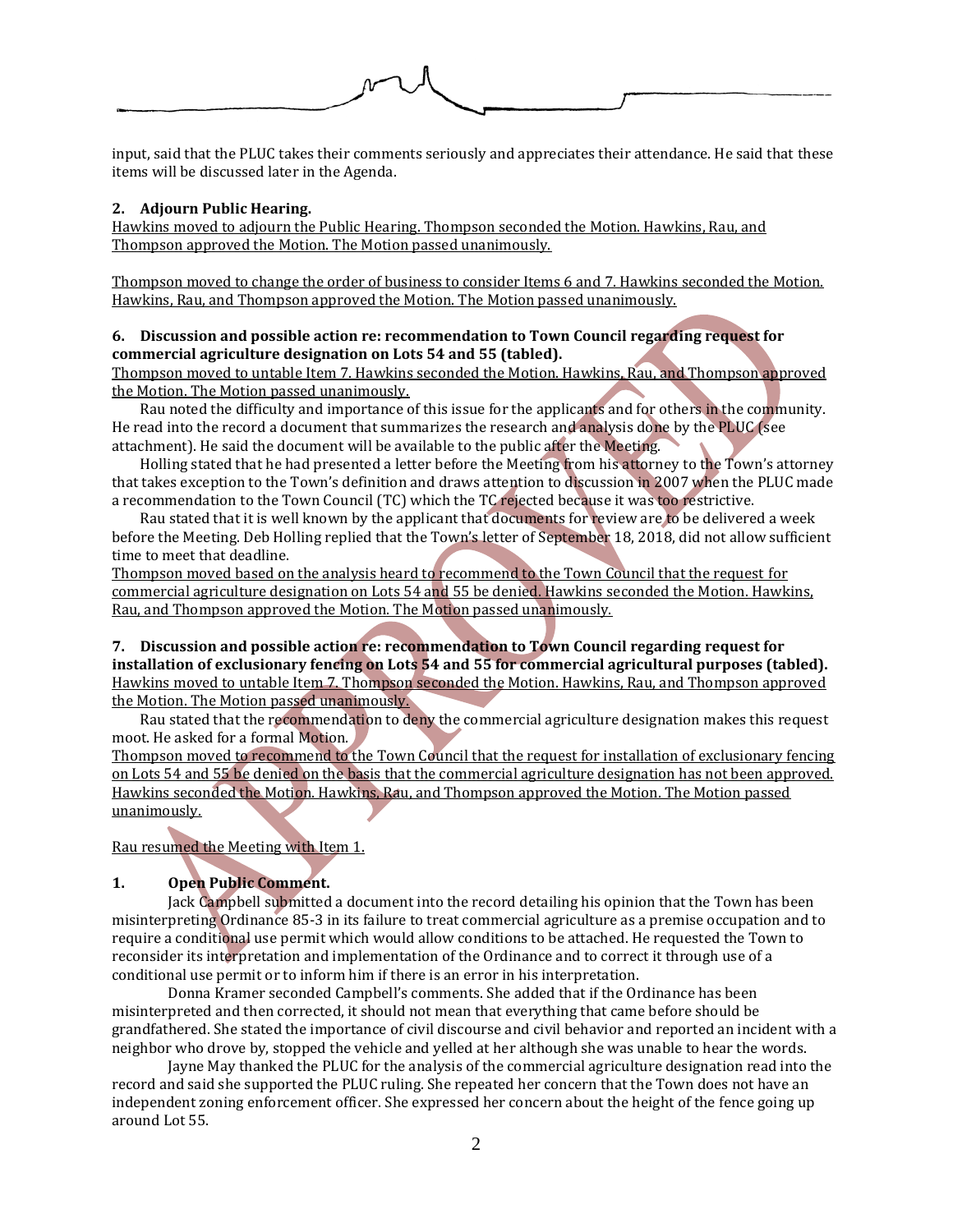

Mayor Duncan replied that the height of the wire determines the fence height. She said that Holling informed her that he is putting up a temporary fence until the application is determined. She added that legal review may lie ahead.

Janie Tuft asked if the onus is on the applicants to provide information requested by the PLUC.

Rau replied that the PLUC has recommended denying the commercial agriculture designation and exclusionary fence application, but the applicants can submit additional information to the TC and the TC can deliver an opinion or send the application back to the PLUC.

Thompson said that the Town still needs to know who can sign for HF Holdings and that the applicants have had three months to respond.

Mayor Duncan said the problem right now may be that the Ordinance has no criteria. Thompson replied that the PLUC knew the Ordinance did not say how to determine commercial agriculture, so they researched old Minutes, interviewed the previous Mayor who worked on it and described their intention.

Tuft said that she has seen court cases where intent has made a difference.

Tom Wood commented that the analysis was intelligently written, cogent and thorough and was part of getting business done. He expressed his appreciation that the giant manure pile has been moved and spread over the field and hoped that was a sign of mitigation.

Thompson stated that the only setback for a fence is the 50 foot setback for an exclusionary fence that encloses one acre or less.

Campbell added that corral fences have a setback of 70 feet from the property line. Mayor Duncan stated that a fence cannot be within the road easement.

Diane Ackerman added that the Hollings have consulted with Utah State University representatives who had provided a document to them describing spread of manure on fields in the fall.

#### 2. Approval of Minutes.

 Regular Meeting of September 5, 2018. Hawkins moved to approve the Minutes of September 5, 2018. Thompson seconded the Motion. Hawkins, Rau, and Thompson approved the Motion. The Motion passed unanimously.

3. Reports.

Correspondence – None.

Town Council Meeting – Thompson.

Thompson reported that Mayor Duncan had asked about the PLUC review of Ordinance 95-6 which triggered a long discussion regarding the septic setback issue with the Local Health Department. She said that Mayor Duncan had reviewed Utah State Code and learned that regulation of septic systems is the only area where local government cannot be more restrictive than the State. She said the TC decided to get a legal opinion rather than ask the PLUC to do the research. She added that the TC decided to remove the requirement that the Local Health Department sign the Castle Valley Septic Permit. Rau interjected that he and Roth are scheduling a Meeting with Orion Rogers which probably will not occur before mid-November.

Thompson reported that the TC accepted the proposed amendments to Ordinance 2013-1 with the deletion of the requirement for Rogers's signature on the Castle Valley permit since he still signs the Grand County Building Permit. Thompson was uncertain whether the TC approved and adopted the proposed changes or was waiting to adopt the changes when they adopt the accepted amendments to Ordinance 85-3. Mayor Duncan said that the TC would renegotiate fees with Zaccaria Levine after Ordinance 85-3 is adopted.

According to Thompson, the TC also accepted proposed amendments to Chapter 4 in Ordinance 85-3 with one minor correction to the definition of accessory building. She said staff will create a clean version of the accepted amendments for adoption at its next Meeting.

Thompson said the temporary land use moratorium was left tabled. Mayor Duncan said there had been no further advice from the Town's attorney. She said that the Hollings have another conditional use application with the Town. Rau clarified that the application is not complete so is not under consideration.

# **Permit Agent – Interim Permit Agent - Roth**

- **Permit Activity.**

Roth reported that two Certificates of Occupancy and one building permit for a manufactured home were issued during September.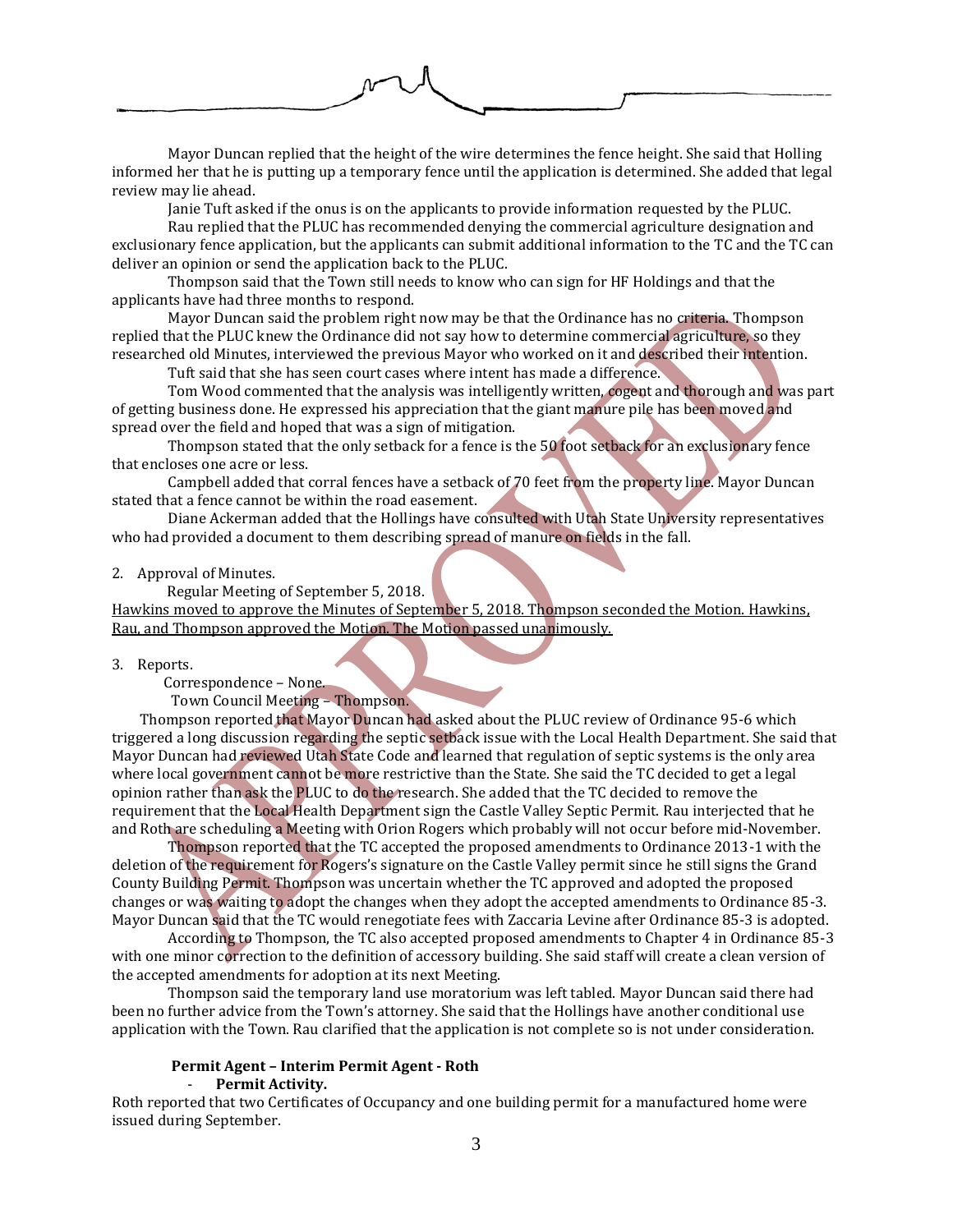

# - **Updates on Recent Applications** – none. **Procedural Matters.**

# - **Non-Permanent Conditional Use Permit Application for Exclusionary Fencing**

Roth explained that this permit form, along with other permit application updates that were reviewed by the PLUC at a previous Meeting, was designed specifically for exclusionary fencing. She said PLUC Members had discussed adding language referring to decommission of the fence if commercial agriculture was no longer a use. She pointed out a sentence added to the end of the first paragraph which refers to the definition of nonpermanent conditional use permits in Ordinance 85-3 which states that they do not run with the land, must be renewed each year and would have be removed or decommissioned once the commercial agriculture use was ended. She added that the last paragraph on page 4 has always contained this information for nonpermanent conditional use permit applications. She asked PLUC Members if they wanted to add details of decommissioning to the permit form.

PLUC Members discussed requiring a decommissioning contract or posting a bond for fence removal or suggesting fence construction techniques that could easily be lowered. PLUC Members discussed delaying implementation of this form because it was considered likely that they would be requested by the TC to review the current fence ordinance. There was further discussion regarding verification of who can sign as lot owner when the lot is owned by a corporation. Janie Tuft will send a copy of the wording used on real estate contracts to ensure the person signing has the authority to do so.

Thompson suggested going ahead and using the form as presented. PLUC Members agreed and stated that decommission details could be added as conditions.

#### **NEW BUSINESS**

**4. Discussion and possible action re: amendments to Ordinance 95-6: An Ordinance regarding the Building Permit and Other Land Use Permit Processes to align it with proposed amendments proposed to Ordinance 85-3.**

Roth explained that the PLUC needs to hold a public hearing on amendments to Ordinance 95-6 before recommending adoption to the TC. She referred to several areas regarding septic system permits and septic system setbacks that need to agree with State requirements.

Thompson moved to table Item 4. Hawkins seconded the Motion. Hawkins, Rau, and Thompson approved the Motion. The Motion passed unanimously.

# **UNFINISHED BUSINESS**

**5. Discussion and possible action re: amendments to Ordinance 85-3, Section 4.9 to include the specific operating requirements described in Section 4.10.1 (A – L) (tabled).**

Hawkins moved to untable Item 5. The Motion failed due to lack of a second.

- **6. Discussion and possible action re: recommendation to Town Council regarding request for commercial agriculture designation on Lots 54 and 55 (tabled).** See above for discussion.
- **7. Discussion and possible action re: recommendation to Town Council regarding request for installation of exclusionary fencing on Lots 54 and 55 for commercial agricultural purposes (tabled).**

See above for discussion.

**8. Discussion re: topics, themes, and process for the General Plan Survey (tabled).**

Thompson moved to untable Item 8. Hawkins seconded the Motion. Hawkins, Rau, and Thompson approved the Motion. The Motion passed unanimously.

PLUC Members edited Sections A and B of the working draft of the General Plan Survey. Jayne May submitted additional suggestions to Bill Rau.

Hawkins moved to retable Item 8. Thompson seconded the Motion. Hawkins, Rau, and Thompson approved the Motion. The Motion passed unanimously.